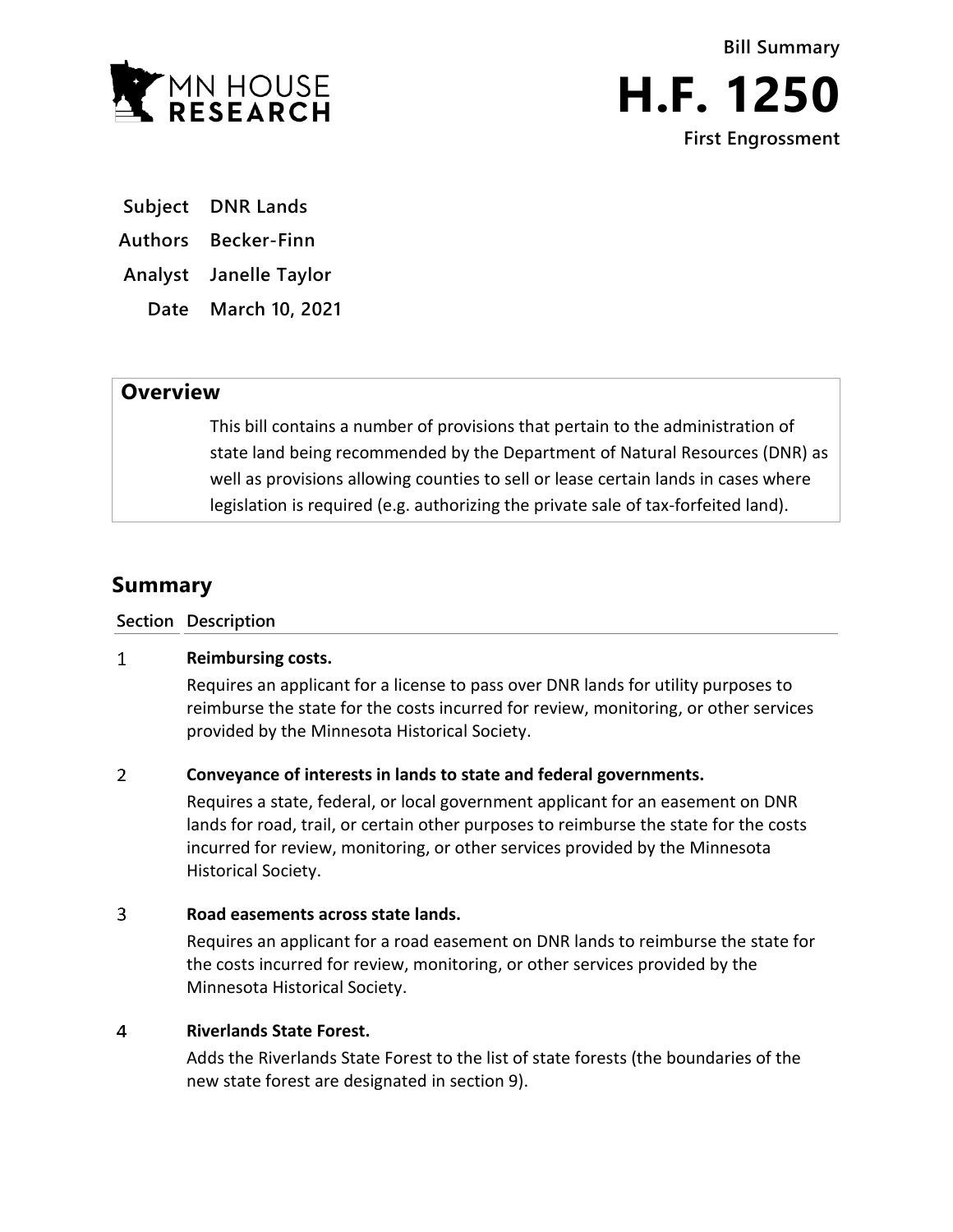# **Section Description**

## 5 **Leases and permits.**

Requires an applicant for a lease or permit to use DNR forest lands to reimburse the state for the costs incurred for review, monitoring, or other services provided by the Minnesota Historical Society.

### 6 **Reimbursing costs.**

Requires an applicant for certain leases of DNR lands to reimburse the state for the costs incurred for review, monitoring, or other services provided by the Minnesota Historical Society.

# $\overline{7}$ **Addition to state park.**

Adds land to the statutory boundaries of Lake Vermilion-Soudan Underground Mine State Park.

#### 8 **Deletion from state park.**

Removes land from the statutory boundaries of Minneopa State Park.

#### 9 **Riverlands State Forest; boundaries.**

Establishes the boundaries of the new Riverlands State Forest.

## 10 **Private sale of tax-forfeited land; Aitkin County.**

Allows Aitkin County to sell certain tax-forfeited land by private sale.

#### 11 **Goodhue County; land transfers.**

Allows Goodhue County to sell, lease, or otherwise convey county-owned land abutting Lake Byllesby to adjoining property owners.

#### 12 **Private sale of tax-forfeited lands; Itasca County.**

Allows Itasca County to sell certain tax-forfeited lands by private sale.

13 **Private sale of surplus land bordering public waters; Roseau County.**

Allows the DNR to sell a surplus island in Warroad River by private sale.

14 **Private sale of tax-forfeited lands; St. Louis County.**

Allows St. Louis County to sell certain tax-forfeited lands by private sale.

## 15 **St. Louis County; land lease.**

Allows St. Louis County and the DNR to lease certain property in St. Louis County for longer terms than allowed under current law.